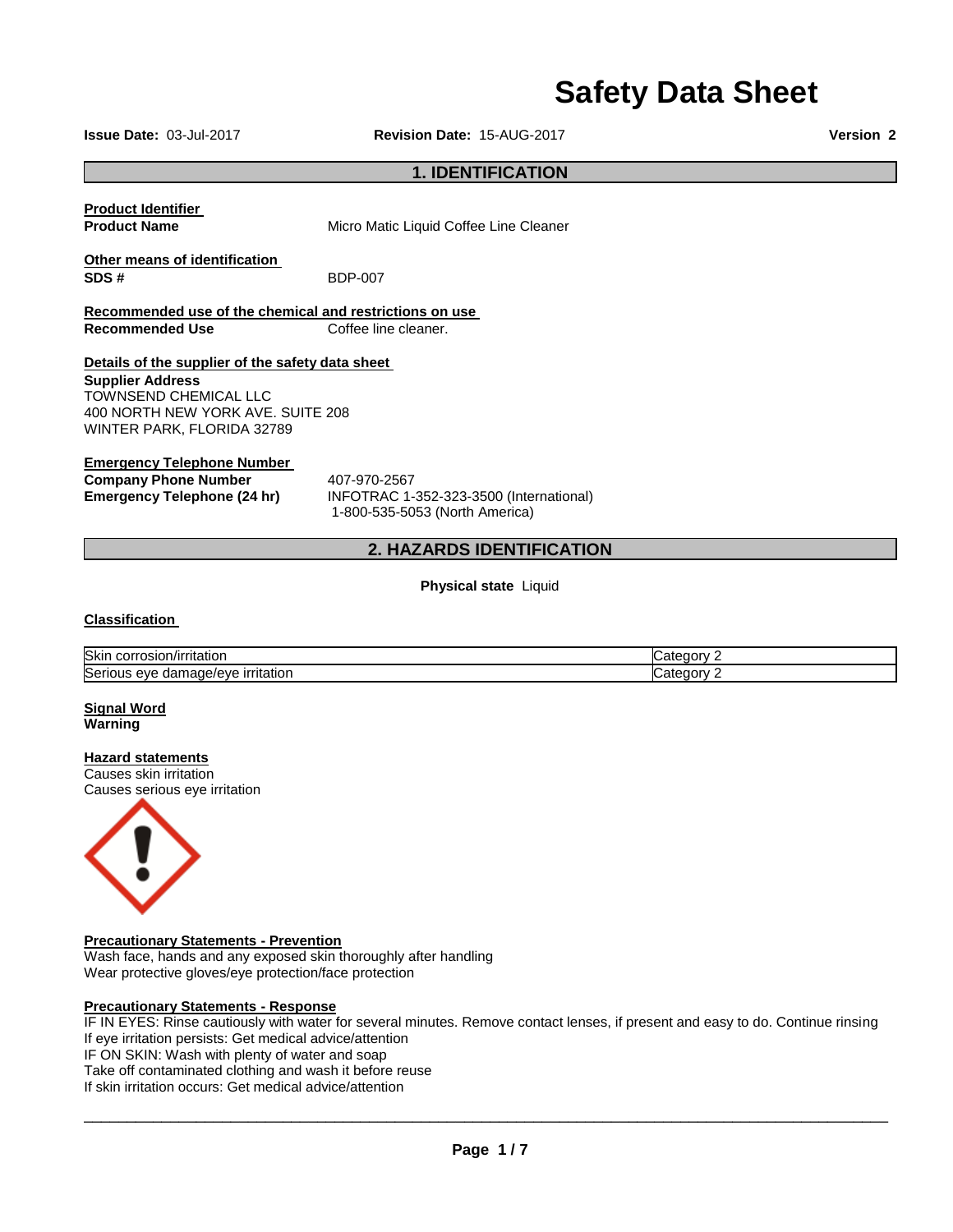#### \_\_\_\_\_\_\_\_\_\_\_\_\_\_\_\_\_\_\_\_\_\_\_\_\_\_\_\_\_\_\_\_\_\_\_\_\_\_\_\_\_\_\_\_\_\_\_\_\_\_\_\_\_\_\_\_\_\_\_\_\_\_\_\_\_\_\_\_\_\_\_\_\_\_\_\_\_\_\_\_\_\_\_\_\_\_\_\_\_\_\_\_\_ **3. COMPOSITION/INFORMATION ON INGREDIENTS**

| $\sim$<br>⊶nem<br>Name       | No        | $\mathbf{a}$<br>Weight. |
|------------------------------|-----------|-------------------------|
| :austic<br>Soda<br>- - - - - | .<br>____ | י<br>$\sim$             |

\*\*If Chemical Name/CAS No is "proprietary" and/or Weight-% is listed as a range, the specific chemical identity and/or percentage of composition has been withheld as a trade secret. \*\*

#### **4. FIRST AID MEASURES**

#### **First Aid Measures**

| <b>Eye Contact</b>                  | Rinse cautiously with water for several minutes. Remove contact lenses, if present and<br>easy to do. Continue rinsing. If eye irritation persists: Get medical advice/attention. |
|-------------------------------------|-----------------------------------------------------------------------------------------------------------------------------------------------------------------------------------|
| <b>Skin Contact</b>                 | Wash with plenty of soap and water. Take off contaminated clothing and wash it before<br>reuse. If skin irritation occurs: Get medical advice/attention.                          |
| Inhalation                          | Remove to fresh air.                                                                                                                                                              |
| Ingestion                           | Clean mouth with water and drink afterwards plenty of water.                                                                                                                      |
| Most important symptoms and effects |                                                                                                                                                                                   |
| <b>Symptoms</b>                     | Causes skin irritation. Causes serious eve irritation.                                                                                                                            |

## **Indication of any immediate medical attention and special treatment needed**

**Notes to Physician**  Treat symptomatically.

### **5. FIRE-FIGHTING MEASURES**

#### **Suitable Extinguishing Media**

Water spray (fog). Foam. Halon. Carbon dioxide (CO2). Dry chemical. Any "ABC" class.

**Unsuitable Extinguishing Media** Not determined.

#### **Specific Hazards Arising from the Chemical**

This product is corrosive and presents a significant contact hazard to firefighters. This product is not flammable however, it does react with water causing an exothermic reaction which will result in the severe spattering of the product. When involved in a fire, this material may decompose and produce caustic vapors and toxic gases (e.g. oxides of sodium and carbon).

**Hazardous Combustion Products** Carbon monoxide. Carbon dioxide (CO2). Sodium oxides.

**Explosion Data Sensitivity to Mechanical Impact** Not sensitive. **Sensitivity to Static Discharge** Not sensitive.

#### **Protective equipment and precautions for firefighters**

As in any fire, wear self-contained breathing apparatus pressure-demand, MSHA/NIOSH (approved or equivalent) and full protective gear. Chemical resistant clothing may be necessary. Move containers from fire area if you can do it without risk. Prevent runoff from fire control or dilution from entering streams, sewers, or drinking water supply. Will ignite combustible materials (wood, paper, oil, debris, etc.).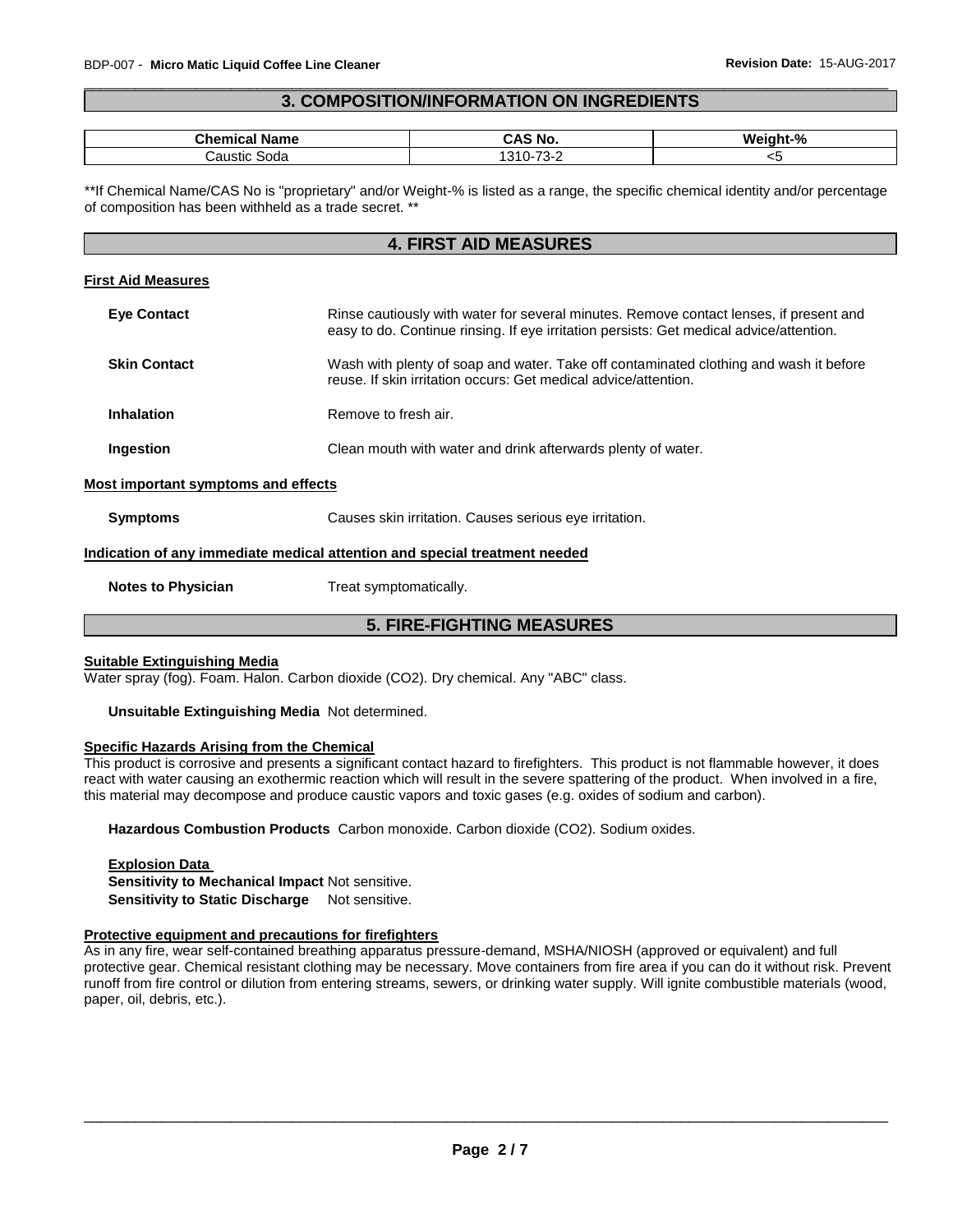|                                                              | <b>6. ACCIDENTAL RELEASE MEASURES</b>                                                                                                                                                                                                                                                 |
|--------------------------------------------------------------|---------------------------------------------------------------------------------------------------------------------------------------------------------------------------------------------------------------------------------------------------------------------------------------|
|                                                              | Personal precautions, protective equipment and emergency procedures                                                                                                                                                                                                                   |
| <b>Personal Precautions</b>                                  | Uncontrolled releases should be responded to by appropriately trained personnel in proper<br>personal protective equipment, using pre-planned procedures.                                                                                                                             |
| <b>Environmental precautions</b>                             |                                                                                                                                                                                                                                                                                       |
| Methods and material for containment and cleaning up         |                                                                                                                                                                                                                                                                                       |
| <b>Methods for Containment</b>                               | Keep unnecessary and unprotected personnel from entering contaminated area. Absorb<br>material with an inert material. Prevent from entering drains, sewers, or other bodies of<br>water, absorb unrecoverable product. Transfer contaminated material to containers for<br>disposal. |
| <b>Methods for Clean-Up</b>                                  | Absorb spilled liquid with polypads or other suitable absorbent materials. Neutralize residue<br>with citric acid or other neutralizing agents for basic materials.                                                                                                                   |
|                                                              | 7. HANDLING AND STORAGE                                                                                                                                                                                                                                                               |
| <b>Precautions for safe handling</b>                         |                                                                                                                                                                                                                                                                                       |
| <b>Advice on Safe Handling</b>                               | Wash face, hands and any exposed skin thoroughly after handling. Wear protective<br>gloves/protective clothing and eye/face protection.                                                                                                                                               |
| Conditions for safe storage, including any incompatibilities |                                                                                                                                                                                                                                                                                       |
| <b>Storage Conditions</b>                                    | Keep container tightly closed and store in a cool, dry and well-ventilated place. Protect from<br>direct sunlight. Keep away from heat. Keep from freezing. Store in a corrosion-proof area.<br>Keep away from food, drink and animal feeding stuffs.                                 |

| <b>Incompatible Materials</b> | Avoid contact with water as exothermic reaction may result. Strong acids. Organic halogen<br>compounds. Organic nitro compounds. Aluminum. Zinc. Tin. Organic compounds such as<br>leather and wool. |
|-------------------------------|------------------------------------------------------------------------------------------------------------------------------------------------------------------------------------------------------|

# **8. EXPOSURE CONTROLS/PERSONAL PROTECTION**

# **Exposure Guidelines**

| <b>Chemical Name</b> | <b>ACGIH TLV</b>     | OSHA PEL                              | <b>NIOSH IDLH</b>           |
|----------------------|----------------------|---------------------------------------|-----------------------------|
| Caustic Soda         | Ceiling: 2 mg/m $^3$ | TWA: 2 ma/m $^3$                      | IDLH: $10 \text{ mg/m}^3$   |
| 1310-73-2            |                      | (vacated) Ceiling: $2 \text{ mq/m}^3$ | Ceiling: $2 \text{ ma/m}^3$ |

# **Appropriate engineering controls**

| <b>Engineering Controls</b>     | Apply technical measures to comply with the occupational exposure limits. Showers.<br>Eyewash stations.                                                              |
|---------------------------------|----------------------------------------------------------------------------------------------------------------------------------------------------------------------|
|                                 | Individual protection measures, such as personal protective equipment                                                                                                |
| <b>Eve/Face Protection</b>      | Splash goggles or safety glasses. Face shields are recommended when the operation can<br>generate splashes, sprays, or mists.                                        |
| <b>Skin and Body Protection</b> | Wear neoprene or vinyl gloves for routine industrial use. Apron, coveralls, boots as<br>necessary to prevent skin contact.                                           |
| <b>Respiratory Protection</b>   | Ensure adequate ventilation, especially in confined areas. In case of inadequate ventilation<br>or risk of inhalation of vapors, use suitable respiratory equipment. |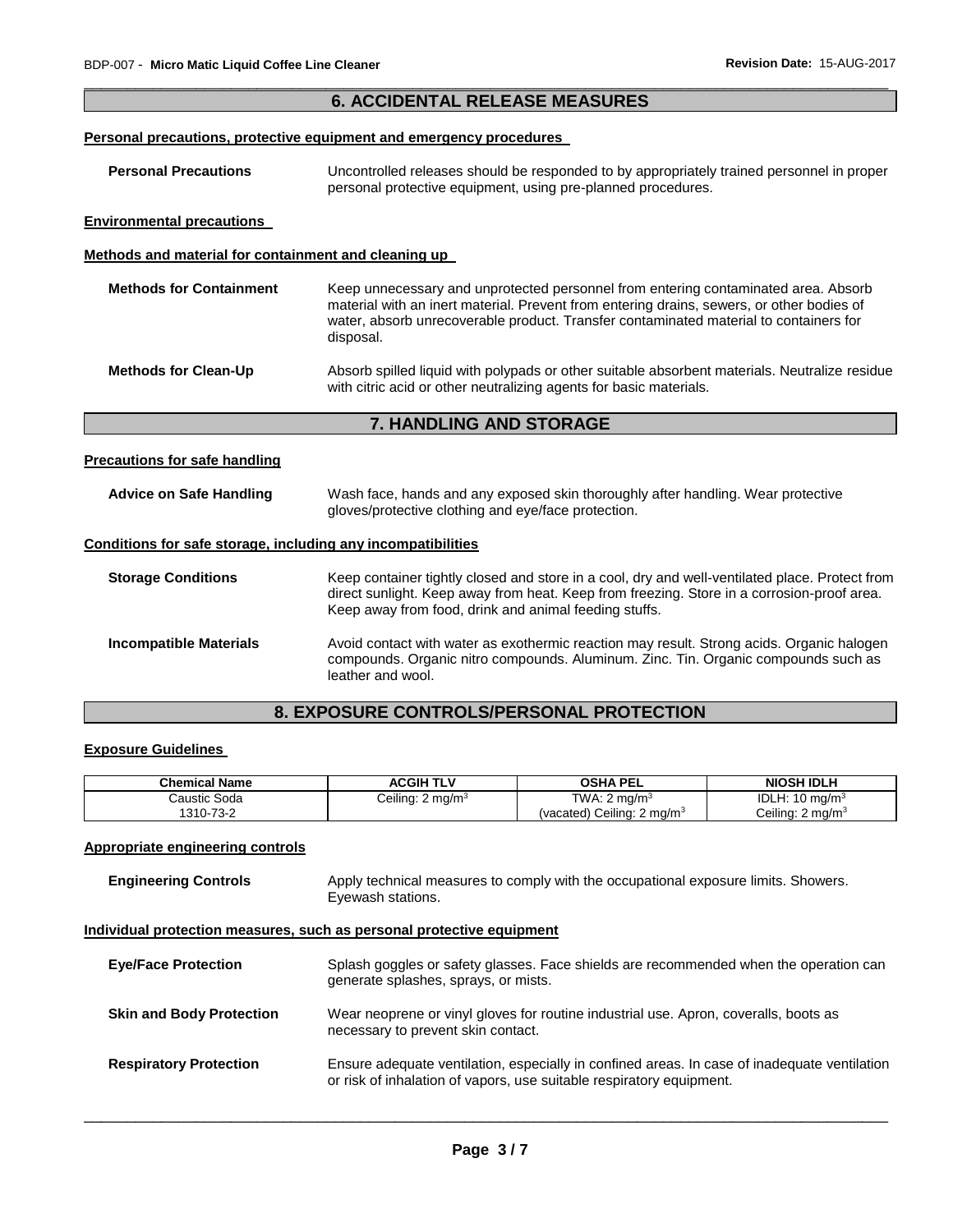**General Hygiene Considerations** Handle in accordance with good industrial hygiene and safety practice.

# **9. PHYSICAL AND CHEMICAL PROPERTIES**

\_\_\_\_\_\_\_\_\_\_\_\_\_\_\_\_\_\_\_\_\_\_\_\_\_\_\_\_\_\_\_\_\_\_\_\_\_\_\_\_\_\_\_\_\_\_\_\_\_\_\_\_\_\_\_\_\_\_\_\_\_\_\_\_\_\_\_\_\_\_\_\_\_\_\_\_\_\_\_\_\_\_\_\_\_\_\_\_\_\_\_\_\_

#### **Information on basic physical and chemical properties**

| <b>Physical state</b><br>Appearance<br>Color             | Liquid<br>Not determined<br>Not determined | Odor<br><b>Odor Threshold</b> | Not determined<br>Not determined |
|----------------------------------------------------------|--------------------------------------------|-------------------------------|----------------------------------|
| Property                                                 | <b>Values</b>                              | <b>Remarks • Method</b>       |                                  |
| рH                                                       | Not determined                             |                               |                                  |
|                                                          | Not determined                             |                               |                                  |
| <b>Melting Point/Freezing Point</b>                      | Not determined                             |                               |                                  |
| <b>Boiling Point/Boiling Range</b><br><b>Flash Point</b> |                                            |                               |                                  |
|                                                          | Not determined                             |                               |                                  |
| <b>Evaporation Rate</b>                                  | Not determined                             |                               |                                  |
| Flammability (Solid, Gas)                                | Not determined                             |                               |                                  |
| <b>Flammability Limits in Air</b>                        |                                            |                               |                                  |
| <b>Upper Flammability Limits</b>                         | Not determined                             |                               |                                  |
| <b>Lower Flammability Limit</b>                          | Not determined                             |                               |                                  |
| Vapor Pressure                                           | Not determined                             |                               |                                  |
| Vapor Density                                            | Not determined                             |                               |                                  |
| <b>Relative Density</b>                                  | Not determined                             |                               |                                  |
| <b>Water Solubility</b>                                  | Not determined                             |                               |                                  |
| Solubility in other solvents                             | Not determined                             |                               |                                  |
| <b>Partition Coefficient</b>                             | Not determined                             |                               |                                  |
| <b>Auto-ignition Temperature</b>                         | Not determined                             |                               |                                  |
| <b>Decomposition Temperature</b>                         | Not determined                             |                               |                                  |
| <b>Kinematic Viscosity</b>                               | Not determined                             |                               |                                  |
| <b>Dynamic Viscosity</b>                                 | Not determined                             |                               |                                  |
| <b>Explosive Properties</b>                              | Not determined                             |                               |                                  |
| <b>Oxidizing Properties</b>                              | Not determined                             |                               |                                  |
|                                                          |                                            |                               |                                  |

# **10. STABILITY AND REACTIVITY**

#### **Reactivity**

Not reactive under normal conditions.

#### **Chemical Stability**

Stable under recommended storage conditions.

#### **Possibility of Hazardous Reactions**

None under normal processing.

**Hazardous Polymerization** Under normal conditions of storage and use, hazardous polymerization will not occur.

#### **Conditions to Avoid**

Incompatible Materials. Extreme temperatures.

#### **Incompatible Materials**

Avoid contact with water as exothermic reaction may result. Strong acids. Organic halogen compounds. Organic nitro compounds. Aluminum. Zinc. Tin. Organic compounds such as leather and wool.

#### **Hazardous Decomposition Products**

Carbon monoxide. Carbon dioxide (CO2). Sodium oxides.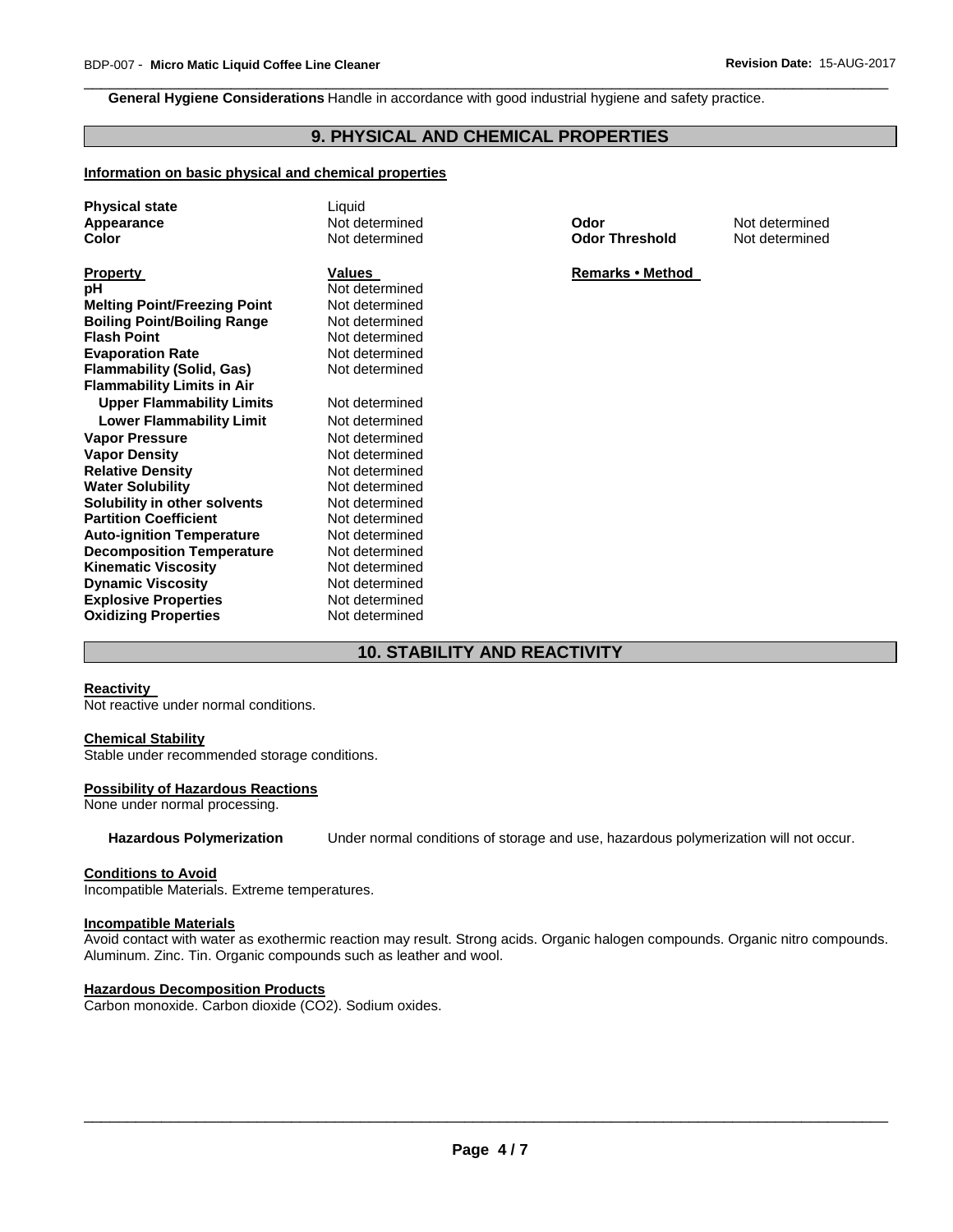#### \_\_\_\_\_\_\_\_\_\_\_\_\_\_\_\_\_\_\_\_\_\_\_\_\_\_\_\_\_\_\_\_\_\_\_\_\_\_\_\_\_\_\_\_\_\_\_\_\_\_\_\_\_\_\_\_\_\_\_\_\_\_\_\_\_\_\_\_\_\_\_\_\_\_\_\_\_\_\_\_\_\_\_\_\_\_\_\_\_\_\_\_\_ **11. TOXICOLOGICAL INFORMATION**

#### **Information on likely routes of exposure**

| <b>Product Information</b> |                                |
|----------------------------|--------------------------------|
| <b>Eye Contact</b>         | Causes serious eye irritation. |
| <b>Skin Contact</b>        | Causes skin irritation.        |
| <b>Inhalation</b>          | Do not inhale.                 |
| Ingestion                  | Do not ingest.                 |

#### **Component Information**

| <b>Chemical Name</b> | Oral LD50 | <b>Dermal LD50</b>            | <b>LC50</b><br><b>Inhalation</b> |
|----------------------|-----------|-------------------------------|----------------------------------|
| Caustic Soda         |           | 1350 mg/kg (Rabbit)<br>-<br>- |                                  |
| 1310-73-2            |           |                               |                                  |

#### **Information on physical, chemical and toxicological effects**

**Symptoms** Please see section 4 of this SDS for symptoms.

#### **Delayed and immediate effects as well as chronic effects from short and long-term exposure**

**Carcinogenicity** Based on the information provided, this product does not contain any carcinogens or potential carcinogens as listed by OSHA, IARC or NTP.

#### **Numerical measures of toxicity**

Not determined.

# **12. ECOLOGICAL INFORMATION**

#### **Ecotoxicity**

The product is not classified as environmentally hazardous. However, this does not exclude the possibility that large or frequent spills can have a harmful or damaging effect on the environment.

#### **Component Information**

| <b>Chemical Name</b> | Algae/aguatic plants | Fish                                                | Crustacea |
|----------------------|----------------------|-----------------------------------------------------|-----------|
| Caustic Soda         |                      | റഭ<br>⊃ncorh∨nchus m∨kiss<br>4 <sup>L</sup><br>. טו |           |
| 1310-73-2            |                      | ∟C50 static<br>ma/L                                 |           |

#### **Persistence/Degradability**

Not determined.

#### **Bioaccumulation** Not determined.

**Mobility** Not determined

#### **Other Adverse Effects**

Not determined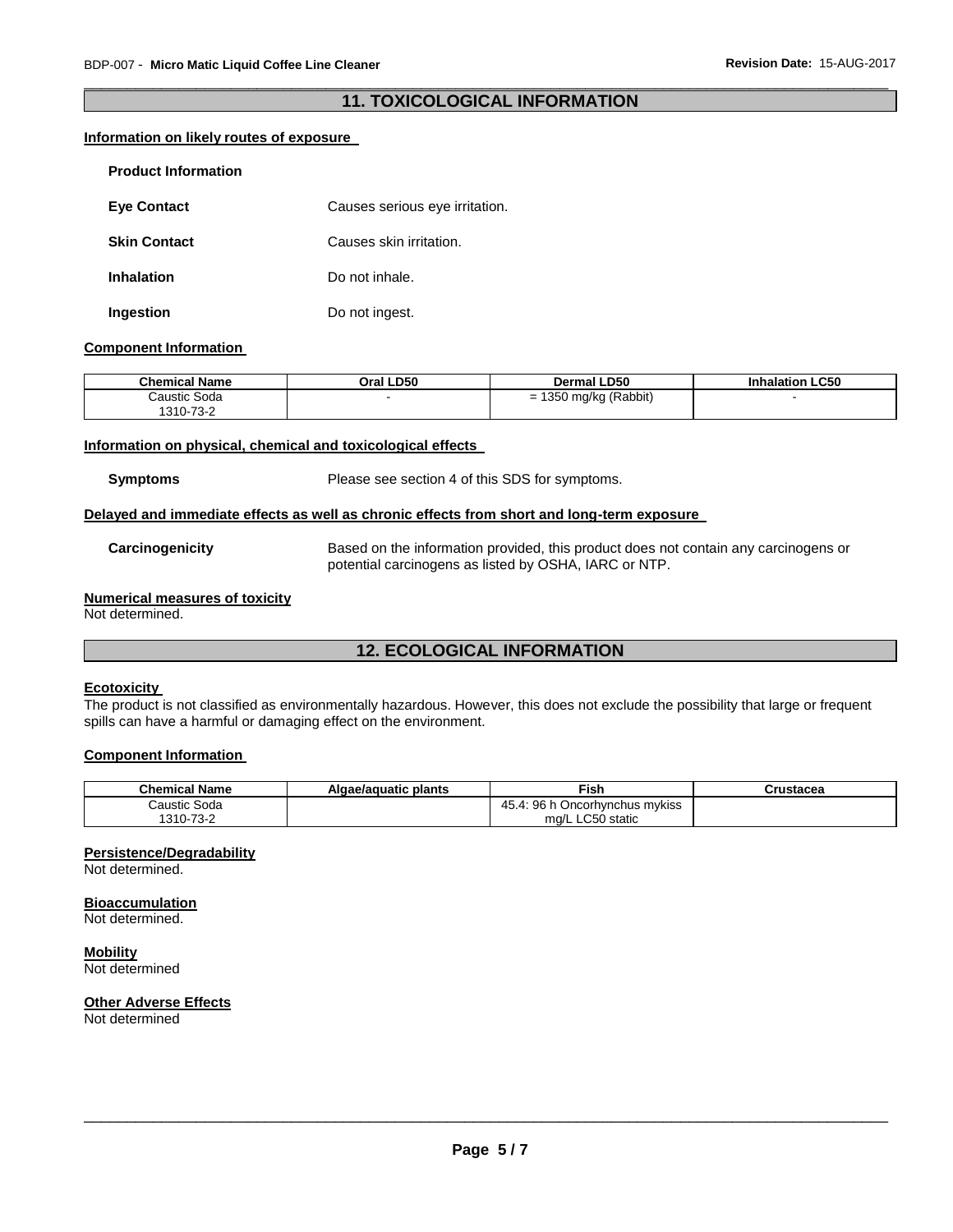#### \_\_\_\_\_\_\_\_\_\_\_\_\_\_\_\_\_\_\_\_\_\_\_\_\_\_\_\_\_\_\_\_\_\_\_\_\_\_\_\_\_\_\_\_\_\_\_\_\_\_\_\_\_\_\_\_\_\_\_\_\_\_\_\_\_\_\_\_\_\_\_\_\_\_\_\_\_\_\_\_\_\_\_\_\_\_\_\_\_\_\_\_\_ **13. DISPOSAL CONSIDERATIONS**

#### **Waste Treatment Methods**

| <b>Disposal of Wastes</b>     | Disposal should be in accordance with applicable regional, national and local laws and<br>regulations. |
|-------------------------------|--------------------------------------------------------------------------------------------------------|
| <b>Contaminated Packaging</b> | Disposal should be in accordance with applicable regional, national and local laws and<br>regulations. |

#### **California Hazardous Waste Status**

| <b>Chemical Name</b> | California<br>เ Hazardous Waste Status |
|----------------------|----------------------------------------|
| Caustic Soda         | Toxic                                  |
| 1310-73-2<br>ے۔د⊬    | ≿orrosive                              |

# **14. TRANSPORT INFORMATION**

| <b>Note</b> | Please see current shipping paper for most up to date shipping information, including<br>exemptions and special circumstances. |
|-------------|--------------------------------------------------------------------------------------------------------------------------------|
| <u>DOT</u>  | Not regulated                                                                                                                  |
| <b>IATA</b> | Not regulated                                                                                                                  |
| <b>IMDG</b> | Not regulated                                                                                                                  |

# **15. REGULATORY INFORMATION**

#### **International Inventories**

| <b>Chemical Name</b>   | <b>TSCA</b> | <b>IDSL/NDSL EINECS/E</b> | <b>LINCS</b> | <b>ENCS</b> | <b>IECSC</b> | <b>KECL</b> | <b>PICCS</b> | <b>AICS</b> |
|------------------------|-------------|---------------------------|--------------|-------------|--------------|-------------|--------------|-------------|
| Caustic Soda           |             |                           |              | Present     |              | Present     |              |             |
| Sodium gluconate       |             |                           |              | Present     |              | Present     |              |             |
| Proprietary surfactant |             |                           |              |             |              |             |              |             |

#### **Legend:**

*TSCA - United States Toxic Substances Control Act Section 8(b) Inventory* 

*DSL/NDSL - Canadian Domestic Substances List/Non-Domestic Substances List* 

*EINECS/ELINCS - European Inventory of Existing Chemical Substances/European List of Notified Chemical Substances* 

*ENCS - Japan Existing and New Chemical Substances* 

*IECSC - China Inventory of Existing Chemical Substances* 

*KECL - Korean Existing and Evaluated Chemical Substances* 

*PICCS - Philippines Inventory of Chemicals and Chemical Substances* 

*AICS - Australian Inventory of Chemical Substances* 

#### **US Federal Regulations**

#### **CERCLA**

| <b>Chemical Name</b> | <b>Hazardous Substances RQs</b> | <b>CERCLA/SARA RQ</b> | <b>Reportable Quantity (RQ)</b> |
|----------------------|---------------------------------|-----------------------|---------------------------------|
| Caustic Soda         | '000 lb                         |                       | RQ 1000 lb final RQ             |
| 1310-73-2            |                                 |                       | RQ 454 kg final RQ              |

#### **SARA 313**

Section 313 of Title III of the Superfund Amendments and Reauthorization Act of 1986 (SARA). This product does not contain any chemicals which are subject to the reporting requirements of the Act and Title 40 of the Code of Federal Regulations, Part 372